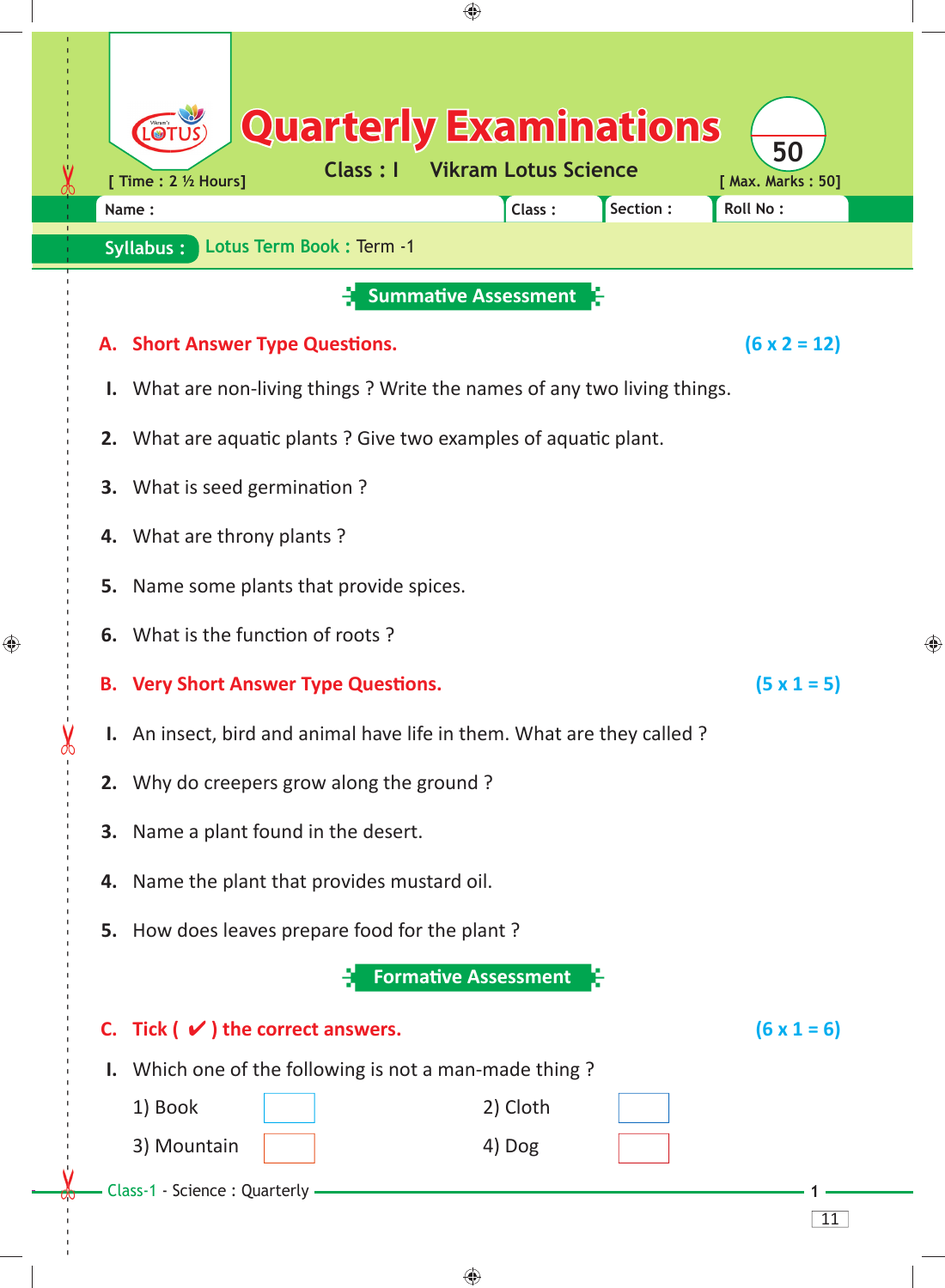| 2. | The thing that is not required by plants to grow is          |                 |                    |   |
|----|--------------------------------------------------------------|-----------------|--------------------|---|
|    | 1) Moonlight                                                 | 2) Sunlight     |                    |   |
|    | 3) Air                                                       | 4) Water        |                    |   |
|    | <b>3.</b> Which part of a plant absorbs water from the soil? |                 |                    |   |
|    | 1) Leaf                                                      | 2) Root         |                    |   |
|    | 3) Flower                                                    | 4) Stem         |                    |   |
|    | 4. Which one of these is a vegetable ?                       |                 |                    |   |
|    | 1) Wheat                                                     | 2) Mango        |                    |   |
|    | 3) Peas                                                      | 4) Orange       |                    |   |
|    | 5. Which one of the following is found in the desert?        |                 |                    |   |
|    | 1) Rose flower                                               | 2) Cactus plant |                    |   |
|    | 3) Peeple plant                                              | 4) Neem Plant   |                    |   |
|    | 6. Which one of the following is a natural antibiotic?       |                 |                    |   |
|    | 1) Cocobeans                                                 | 2) Coconut Oil  |                    | ⊕ |
|    | 3) Amla                                                      | 4) Wheat        |                    |   |
| D. | Write 'T' for true and 'F' for false statements.             |                 | $(6 \times 1 = 6)$ |   |
|    | Neem is not used as a medicine.                              |                 |                    |   |
|    |                                                              |                 |                    |   |
|    | 2. Many flowers change into roots.                           |                 |                    |   |
|    | <b>3.</b> Trees have thin and weak stems.                    |                 |                    |   |
|    |                                                              |                 |                    |   |
| 4. | Plants shoe movement.                                        |                 |                    |   |
|    | 5. Creepers have strong stems.                               |                 |                    |   |
|    | 6. New plants grow from leaves.                              |                 |                    |   |
|    |                                                              |                 |                    |   |
|    | Class-1 - Science : Quarterly -                              |                 |                    |   |

 $\bigoplus$ 

12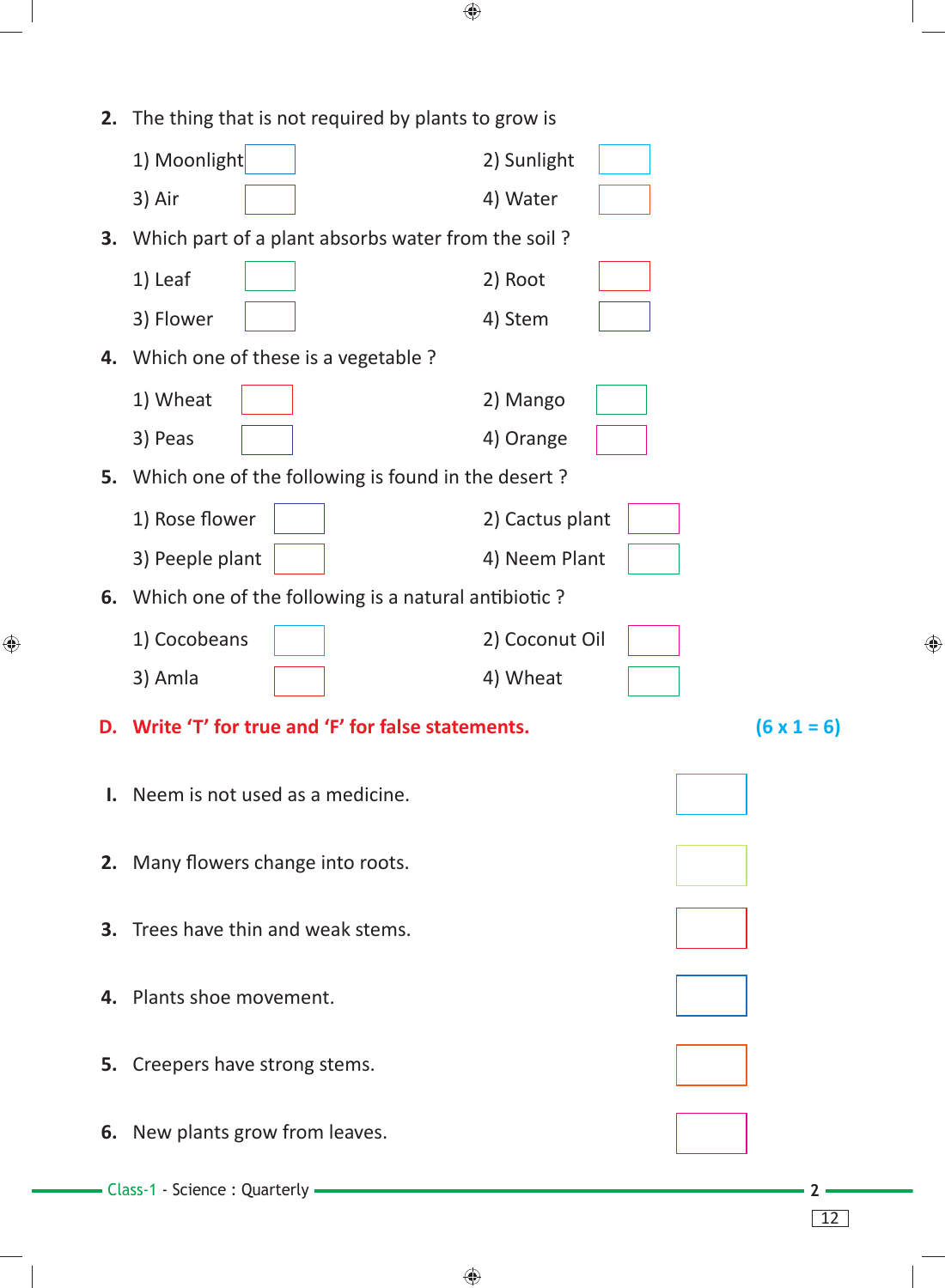|   |    | E. Give two examples of the following.                                                                                                                                                                                                                                                                                 | $(3 \times 2 = 6)$ |  |  |
|---|----|------------------------------------------------------------------------------------------------------------------------------------------------------------------------------------------------------------------------------------------------------------------------------------------------------------------------|--------------------|--|--|
|   |    | I. Stems that we eat :<br><u> 1980 - Jan James, martin amerikan personal (</u><br><u> 1989 - Johann Harry Harry Harry Harry Harry Harry Harry Harry Harry Harry Harry Harry Harry Harry Harry Harry Harry Harry Harry Harry Harry Harry Harry Harry Harry Harry Harry Harry Harry Harry Harry Harry Harry Harry Ha</u> |                    |  |  |
|   |    | 2. Leaves that we eat:                                                                                                                                                                                                                                                                                                 |                    |  |  |
|   |    | <b>3.</b> Roots that we eat :                                                                                                                                                                                                                                                                                          |                    |  |  |
|   |    | F. Fill in the blanks with the help of words given in the box.                                                                                                                                                                                                                                                         | $(6 \times 1 = 6)$ |  |  |
|   |    | (non-living, big, Amla, polluted, shrubs, nature)                                                                                                                                                                                                                                                                      |                    |  |  |
|   |    |                                                                                                                                                                                                                                                                                                                        |                    |  |  |
|   | 2. | are not as tall as trees.                                                                                                                                                                                                                                                                                              |                    |  |  |
|   |    | 3. Factories make the air<br><u>Internal and the set of the set of the set of the set of the set of the set of the set of the set of the set of the set of the set of the set of the set of the set of the set of the set of the s</u>                                                                                 |                    |  |  |
|   | 4. | protects us from harmful microbes and bacterium.                                                                                                                                                                                                                                                                       |                    |  |  |
| X |    |                                                                                                                                                                                                                                                                                                                        |                    |  |  |
|   |    | 6. Things which do not show any movement are called ____________________________                                                                                                                                                                                                                                       | things.            |  |  |
|   |    | G. Who am I?                                                                                                                                                                                                                                                                                                           | $(4 \times 1 = 4)$ |  |  |
|   |    | <b>I.</b> I am inside the fruit. Who am I?                                                                                                                                                                                                                                                                             |                    |  |  |
|   |    | 2. I am a dried fruit. Who am I?                                                                                                                                                                                                                                                                                       |                    |  |  |
|   |    | 3. I am the part which helps for transporting food to different parts. Who am I?                                                                                                                                                                                                                                       |                    |  |  |
|   |    | 4. I give out sweet and pleasant smell. Who am I?                                                                                                                                                                                                                                                                      |                    |  |  |
|   |    | Class-1 - Science : Quarterly - The Class of the Class-1 - Science : Quarterly - The Class of the Class of the Class of the Class of the Class of the Class of the Class of the Class of the Class of the Class of the Class o                                                                                         | 13                 |  |  |

 $\bigoplus$ 

 $\chi$ 

 $\bigoplus$